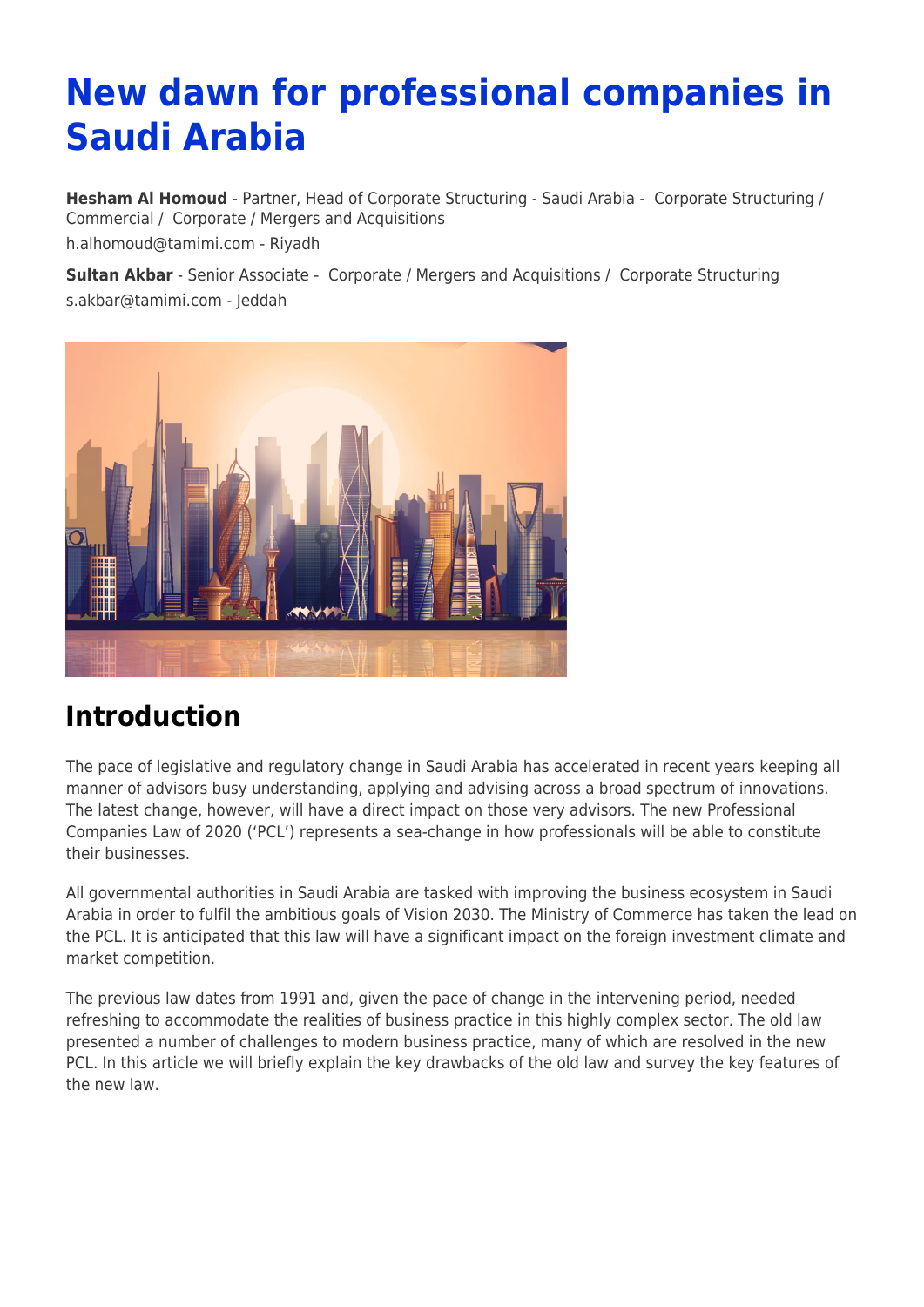### **So what is a 'professional company'?**

The PCL defines a professional company as:

"a civil company that operates independently, which is incorporated by an individual (or more) whom are licensed to legally carry out one (or more) profession, or with others, for the purpose of practicing professions."

The concept of 'profession' in Saudi law is therefore focussed on business activities which require a professional licence granted by a legally recognised regulatory body. This would include legal, audit, accounting, engineering and any other activities of a similar nature.

### **Drawbacks in the old law**

The old law had a limited number of options when it came to the structure of the professional company: the sole permitted structure was a partnership. Direct, joint and several liability of the partners was inevitable. In addition, only individuals licensed in the specific profession were permitted to participate and only one such licensed activity was allowed. There was also a distinct grey area as regards foreign investment and participation in these services. These constraints limited investment options and curtailed the ability to innovate in service offerings. The new PCL addresses these issues and provides a platform for innovation, investment and growth in the sector.

#### **A new dawn**

The PCL addresses many of the issues that had been challenging in the past and provides many new features, including such innovations as formation by way of limited liability and joint stock companies as well as major changes in terms of shareholdings, activities and succession.

The PCL allows licensed professionals to partner with either individuals or corporate entities. This should improve investment opportunities in professional companies, as previously this was not permitted. Consistent with the new Companies Law introduced in 2016, it is now acceptable for a sole practitioner to incorporate a single-member limited liability company. Indeed, the PCL indicates that if there is anything that is not specifically stated or indicated in the PCL, reference can be made to the Companies Law for clarification.

Different professional activities now can be merged into one company to foster innovation and enhance competition and this could, for example, include a professional company that can legally practice two (or more) objectives such as legal and auditing activities. This innovation will have a great impact on the market in terms of the variety and sophistication of services and, as a consequence, on competition.

Under the old law, the trade name of the firm was generally limited to the names of the partners. Creative names were difficult to obtain in most cases. This has now been rectified and creative trade names are allowed and acceptable.

The PCL empowers the Minister of Commerce to mandate, in respect of certain activities, specific professional indemnity and other insurance policy requirements. Non-compliance will lead to penalties as stipulated in the PCL. The introduction of this insurance underwriting for regulated activities will provide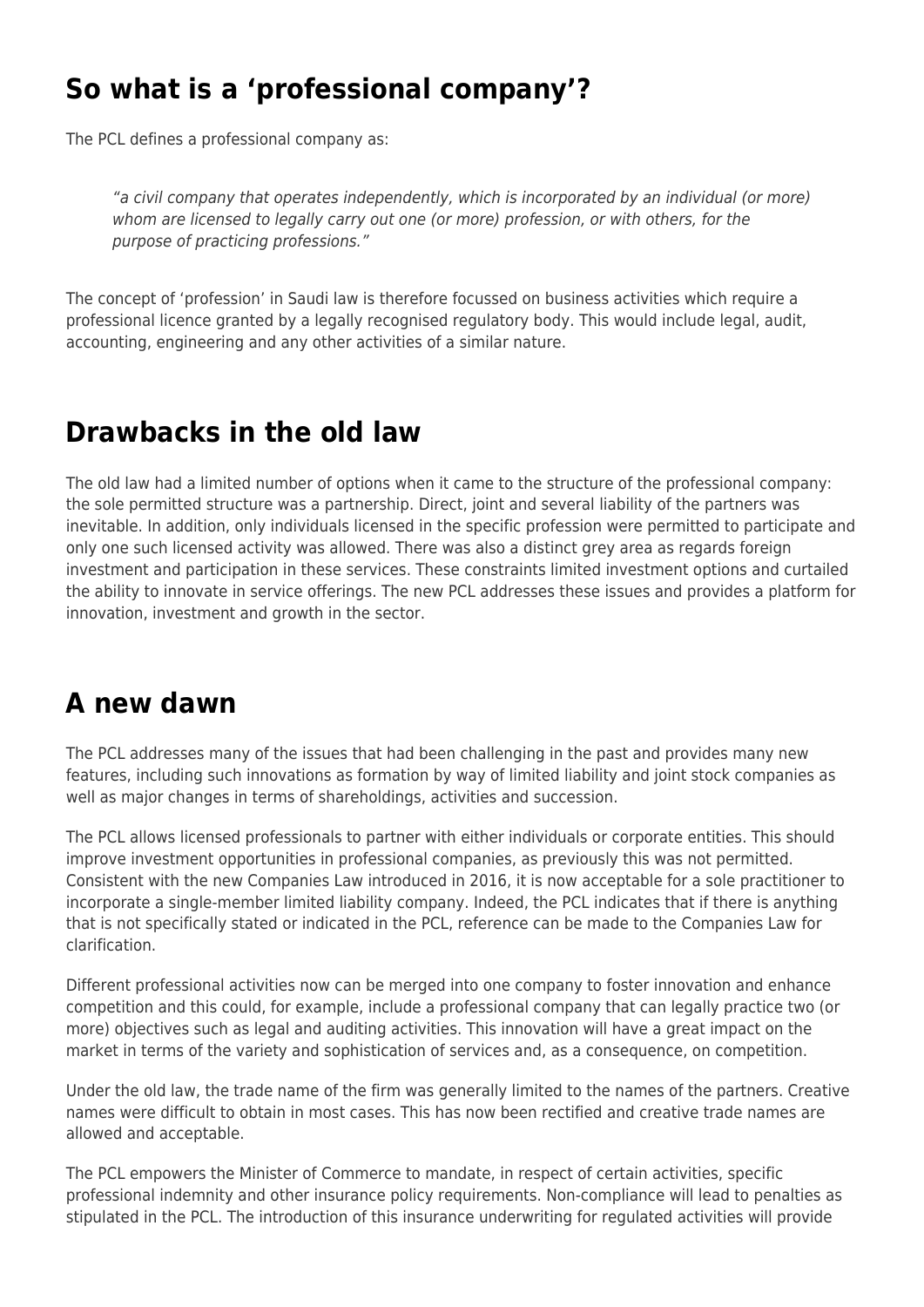clients of these companies with greater assurance and will require regulated professional companies to carefully review their risk management strategies with their insurance providers.

The new law addresses, in detail, scenarios where a practitioner's licence is temporarily suspended or revoked by the licensing authority. The consequences can include a total shutdown of the company within six months in cases where the relevant practitioner is the only practising partner or, if there are other partners or shareholders, the ability to continue trading conditional on the exit of the relevant individual or with their continued participation on a non-licensed basis as provided in the company's Articles.

Succession is generally a complex issue under Saudi law. The old law did not allow the inheritors of a deceased practitioner to continue his or her interest in the partnership. The rule was that the share would be evaluated and a cash sum paid to the heirs. The PCL allows heirs to inherit shares (in a limited liability company) and maintain an interest in the business: although clearly it will be a matter for the parties to determine the detail around how this works in practice (having regard, in part, to the threshold on nonprofessional participation discussed below).

The implementing regulation for the PCL has also recently been issued and provides further detail on key issues. For example, the implementing regulation provides that the maximum permitted percentage of a non-professionally licensed shareholding is 30 per cent.

There must also be a minimum 25 per cent Saudi participation in any professional company which includes foreign entities as participants.

The implementing regulation also provides detail on the constitution of multi-disciplinary practices.

For a professional company to carry out more than one activity the following criteria must be met:

- 1. non-objection by the relevant authorities;
- 2. the combination of the shareholders should include licensed practitioners in each of the activities the company is wishing to carry out;
- 3. there is no objection in the regulations that prohibit these specific activities to be jointly carried out in the same company or partnership; and
- 4. satisfying the requirements and obligations of the competent authorities in relation to the incorporation of any company or partnership that wishes to carry out more than one professional activity.

The implementing regulation also addresses the incorporation process and other governance and compliance matters such as partner or shareholder resolutions, publications, management and supervision of authorities.

#### **Future developments**

Although the implementing regulation gives the Minister of Commerce and the relevant professional authorities' discretion over the list of activities that are allowed to be jointly practised we anticipate that will include accounting and legal services, management consultancy and possibly audit services. The list may be much more extensive in scope in the future, but will need to balance considerations such as conflicts of interest (perhaps especially in the nexus between advisory and audit functions).

Needless to say, each profession has a regulator: legal services are regulated by the Ministry of Justice; engineering services are supervised by the Council of Engineers; the auditing and accounting services are under the Saudi Organization for Certified Public Accountants. Each of these regulators will rightly view themselves as custodians of the integrity of any given profession and will now have to collaborate in developing an increasingly consistent approach to issues such as professional ethics and governance.